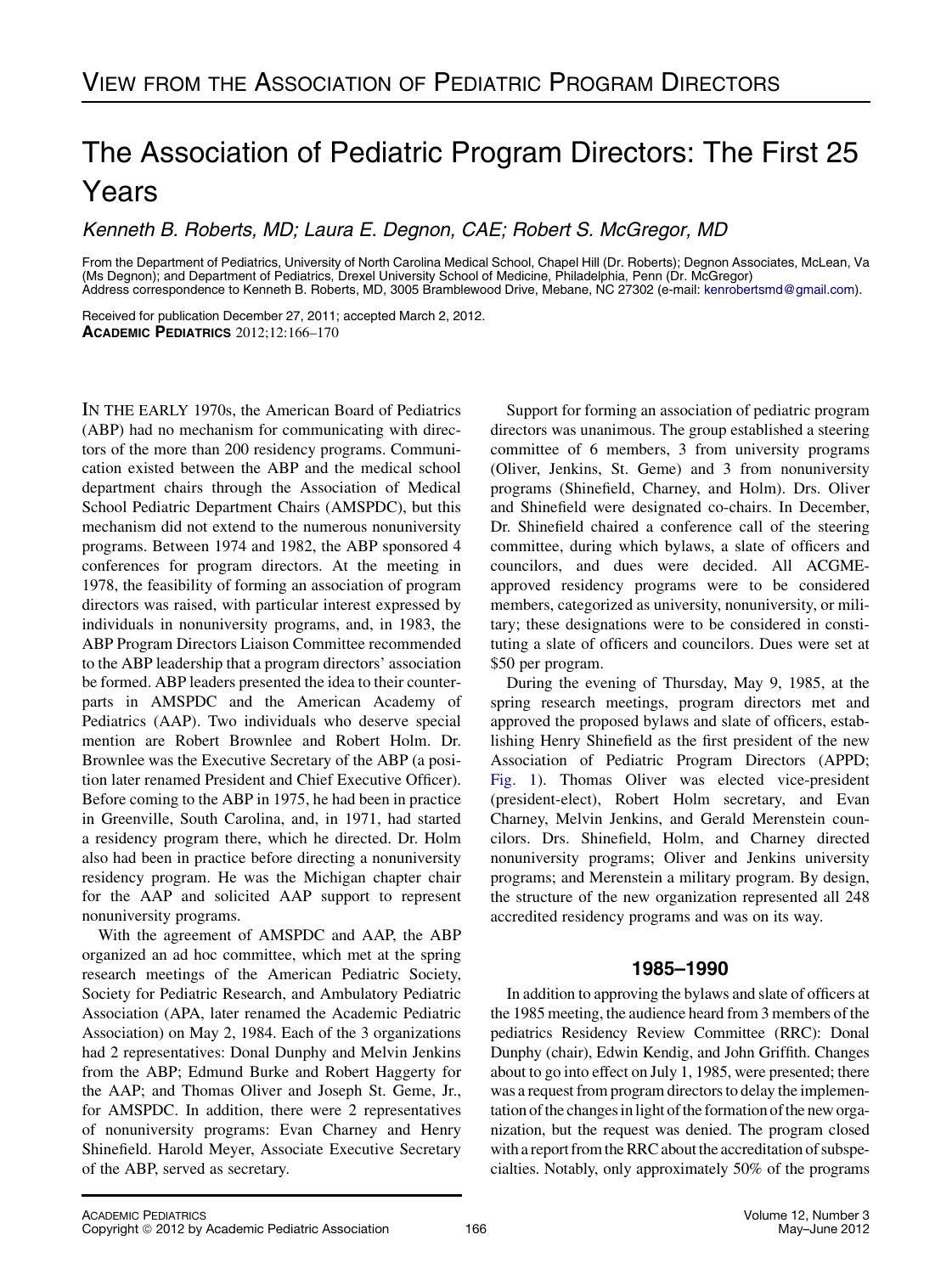<span id="page-1-0"></span>

Figure 1. Presidents and executive directors of the APPD.

(neonatology, hematology-oncology, nephrology, and endocrinology) received approval initially.

The second meeting of the APPD was also a 3-hour evening affair, from 7 to 10 PM on May 6, 1986. Dr. Shinefield reported that 236 of the 248 programs in the United States and Canada had joined the APPD. His presidential address focused on "Pediatric Manpower Issues". Thomas Oliver reported on ABP certification becoming time-limited as of 1988. Wilbur Cohen made a presentation regarding training in disabilities. The program ended with reports from the ABP (by William Cleveland) and RRC (Donal Dunphy). Dr. Dunphy reported that of the 94 programs reviewed, 59 were approved; he made specific mention that 15 of the 26 programs receiving adverse action were university programs. Common problems, he noted, were as follows: the program was too small; had too few patients; had too few patients with complications; had insufficient number of faculty; and had insufficient breadth of subspecialists—a list that did not change much during subsequent decades. On the evening following this meeting, a separate business meeting was convened for all of 35 minutes, with adjournment to permit participants to attend the APA debate about the merit of the new RRC requirements.

The third annual meeting, April 27, 1989, was notable for four features that set the stage for all future meetings: It was no longer a brief evening gathering but a full day-long event (8:30 AM to 5 PM); it included multiple presentations on topics of great interest to program directors; workshops were introduced; and the business meeting and reports from organizations were incorporated into the meeting. The topics discussed at that meeting remain as relevant today as in 1987 [\(Table 1\)](#page-2-0).

The 1985 report on the accreditation of fellowship programs reflected the era of rapidly increasing subspecialization in pediatrics. As noted in the RRC report the following year, subspecialty faculty were being counted in the accreditation process, and in the 1989 revision, general pediatric residency programs were required to have subspecialists in at least 4 areas. The impact of this requirement was felt particularly in small, nonuniversity programs. APPD President Evan Charney prepared and sent to the RRC a 6-page summary of comments on the new requirements; the comments were unsolicited, however, and did not result in any changes. Program directors during this period had 2 additional major concerns: recruitment and reduced work hours. Between 1985 and 1989, the number of positions filled by U.S. seniors declined, whereas the number of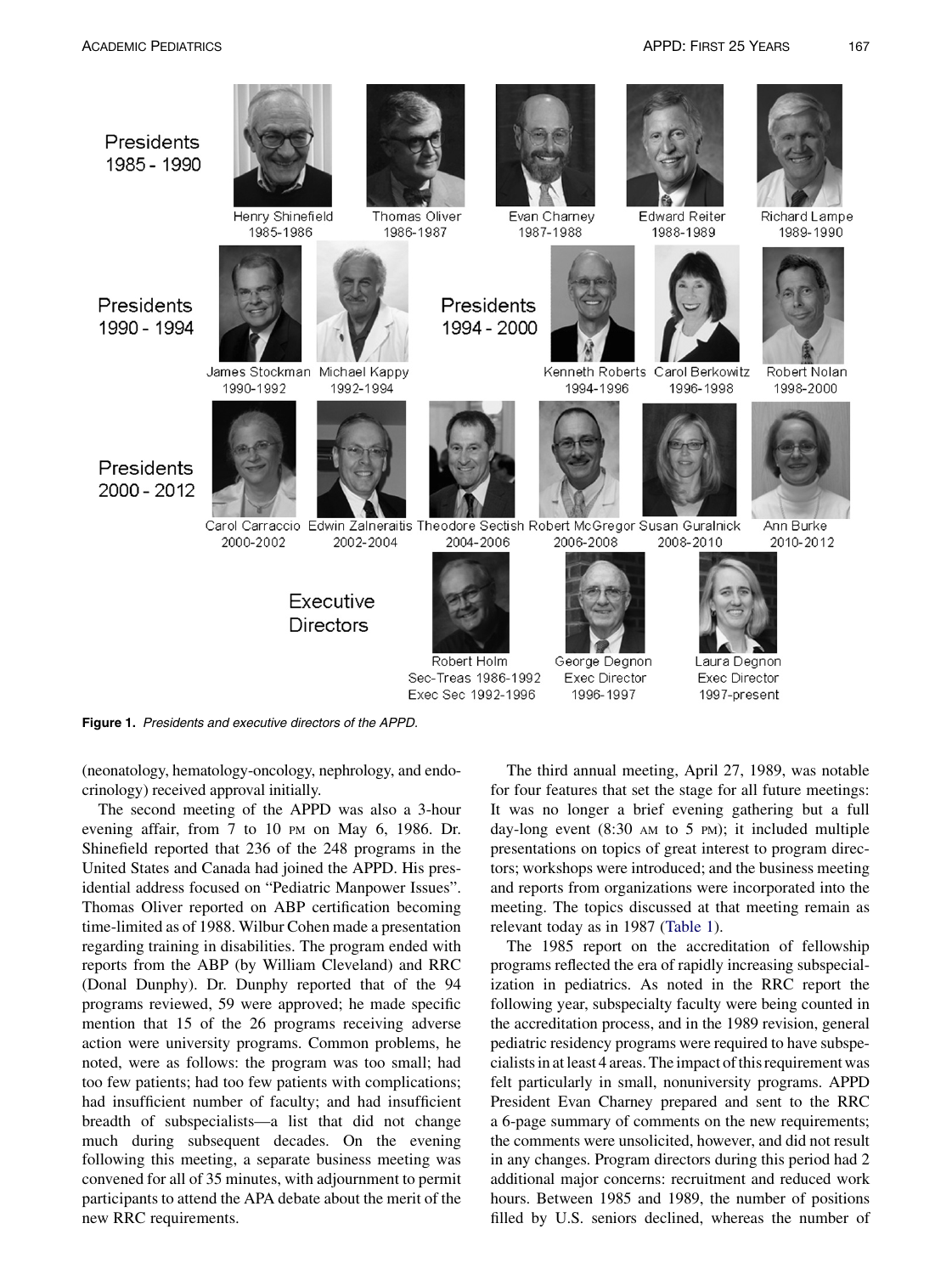<span id="page-2-0"></span>

| <b>Meeting Component</b>        | <b>Title of Presentation</b>                                                  |
|---------------------------------|-------------------------------------------------------------------------------|
| Mini-symposium on<br>evaluation | Role of evaluation in curriculum planning<br>Evaluating the selection process |
|                                 | Development of a systems approach<br>in evaluating residents                  |
|                                 | Evaluation of clinical skills                                                 |
|                                 | Dealing with stress in a training program                                     |
| Workshops                       | The selection process                                                         |
|                                 | Health policy issues in GME*                                                  |
|                                 | Evaluating clinical skills                                                    |
|                                 | Effective evaluation of electives                                             |
|                                 | Interpersonal skill evaluation                                                |
|                                 | How to decide what to evaluate vis-à-vis<br>the competence of residents       |
| Afternoon presentations         | The legal liability of program directors                                      |
|                                 | Responsibility for ABP "pink sheets"                                          |
|                                 | (ie, final evaluation reports)                                                |
|                                 | Alternative coverage for inpatient<br>service needs                           |
|                                 | Funding issues in residency training                                          |
|                                 | Overview of future educational issues                                         |
|                                 | facing residency training                                                     |

 $*GME =$  graduate medical education.

positions offered increased; the result was a 98% increase in unfilled positions. The period of recruitment, which had largely been late summer and autumn, was suddenly changed in 1988, when Robert Petersdorf, president of the Association of American Medical Colleges (AAMC), issued a memorandum to deans to withhold their letters until November 1. Also that year, the commission headed by Bertrand Bell in New York began its deliberations resulting in the "405 rules" that limited resident shifts to no longer than 24 hours (plus a 4-hour period for handovers and education).

It was, indeed, a challenging period for residency program directors, and the importance of the new organization was clearly recognized. As noted, all but 12 of the 248 programs joined the organization. In 1988, the organization was recognized by the AAP (invited to participate in the Committee on Pediatric Education), the AAMC (with membership on the Council of Academic Societies), and as a charter member of the new Federation of Pediatric Organizations. In 1989, the ABP established a program directors committee, and the Kroc Foundation established visiting professorships to enhance residency education, with leaders of APPD serving as the grant reviewers. Perhaps the organization's greatest achievement during this initial period was survival. With the APPD presidency turning over each year and relationships with the other pediatric organizations just forming, changes in structure were needed to make the organization more effective. And they were about to occur.

The major change in 1990 was the extension of the presidency from 1 year to 2. Dues were increased from \$50 to \$60. The following year, the position of executive secretary was created. Dr. Holm had served as secretarytreasurer from the inception of the organization. The orig-

inal bylaws limited his term to 3 years, but a bylaws change had been enacted in 1988 to permit him a second term. The leadership in 1991 recognized that the institutional memory of the organization was vested in Dr. Holm and created the executive secretary position for him, opening the secretary-treasurer position for election by the membership. Also in 1991, a liaison from the recently formed AAP Resident Section (established in 1989) was invited to the APPD directors meeting; with approval of the membership, the bylaws were changed in 1992 to create a 2-year leadership position for a resident.

Also in 1990, the annual meetings were expanded: APPD sponsored the first of several Executive Management Training Seminars the day before the annual meeting, and the meeting of the APA Residency Program Directors Special Interest Group, which was established in 1989, was scheduled for the day following the annual meeting. The APA Special Interest Group provided an open forum for program directors and others interested in education, regardless of whether they were members of the APA (or the APPD, for that matter). In 1991, a dinner meeting was held for new program directors the evening before the annual meeting. The meeting became an annual event to welcome new directors, introduce them to the leaders of relevant organizations, and provide some wit and wisdom from three experienced program directors. In 1992, the first forum for directors of small programs was conducted, and in 1993 a separate session was held for directors of combined internal medicine-pediatrics programs.

The number of unfilled residency positions continued to fuel concern about the integrity of the National Resident Matching Program (NRMP), with additional suspicion fostered by the lack of a reliable source of information regarding the number of pediatric residents. An APPD survey was able to resolve the discrepancies among the various databases (ABP, AAP, NRMP, American Medical Association) and noted that 30% of programs did not list all of their available positions on the match. The confusion was put to rest for good in 1992 when the ABP established its tracking system.

The APPD attempted to create an Ethics in Recruitment statement during the next few years, but the process was halted when the Federal Trade Commission ruled that a similar project in family medicine was considered restraint of trade. Although the Ethics in Recruitment statement did not reach fruition, 2 "products" of the era did: A Program Directors Handbook and a mission statement. The Handbook was designed in a loose-leaf format so that updates could be included easily.

In 1993, the RRC embarked on another revision of its requirements. Evan Charney, the former APPD president who had sent comments about the previous set of requirements on behalf of the APPD, was now chair of the RRC. Once a draft of the revision was completed, he opened the review process to the various pediatrics organizations, including the APPD. Program directors submitted more than 200 pages of comments, which were distilled down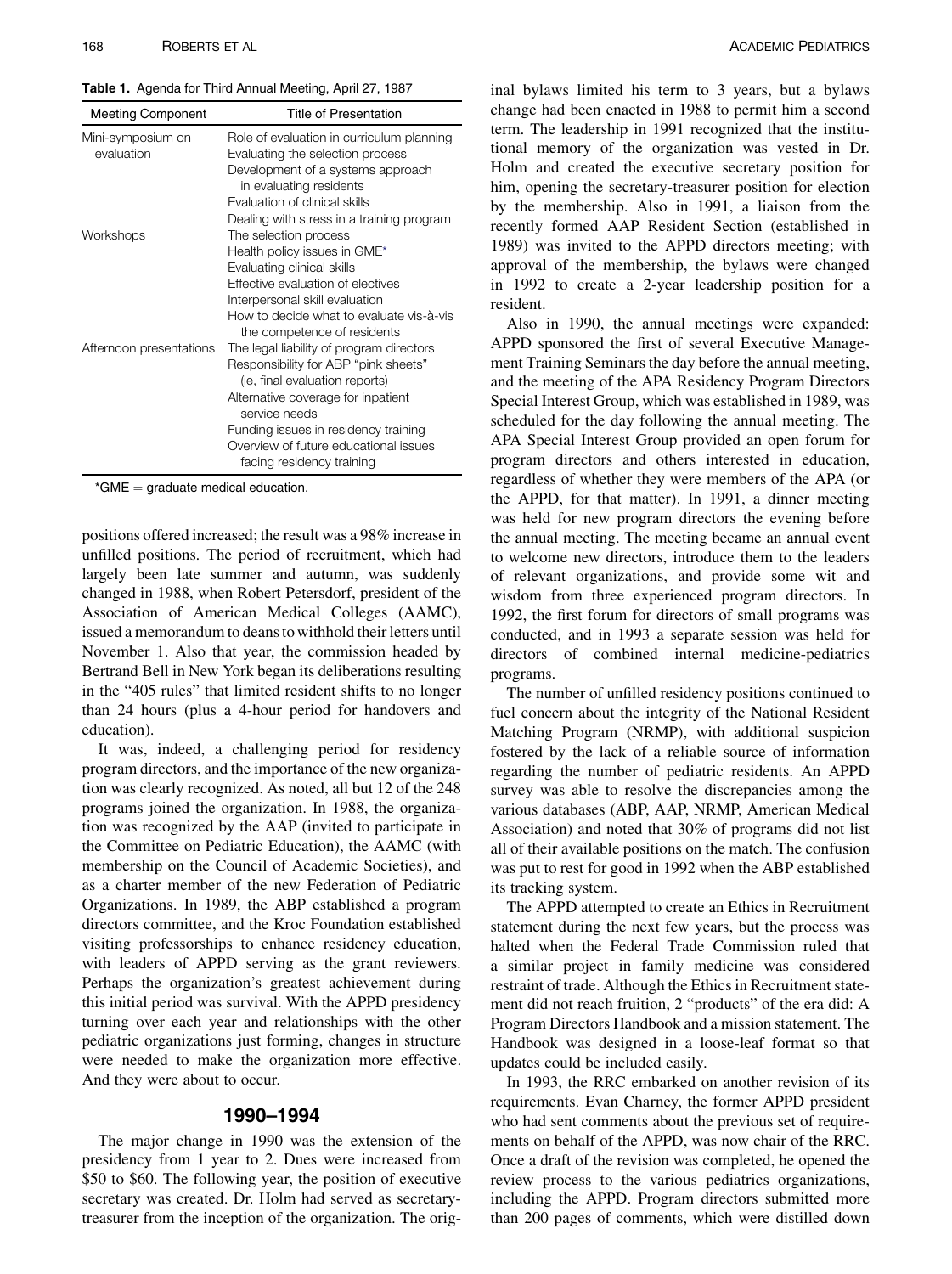to 8 pages. Many of the changes suggested by the APPD were accepted.

During this period, some thorny issues remained, such as the relationship with AMSPDC. A survey conducted in 1989 identified that 39% of the individuals identified as program director were also chair. In some programs, individuals held both positions, but, in many others, the program director went unrecognized outside the institution. There was clearly enough work for both a chair and a residency program director, and the APPD needed to take additional steps to develop the roles and careers of program directors—and to advance graduate medical education.

The first non-chair residency program director took office as president of the APPD in 1994. As a prelude to the initial meeting of the new officers and councilors, he issued the following challenge to the other officers and councilors: "Think infrastructure." For its first decade, the APPD had literally been a "mom-and-pop" operation, with Carol and Robert Holm keeping the books, arranging the meetings, issuing all of the association correspondence, and securing outside funding to support APPD activities. A discussion with the president of the Association of Program Directors in Internal Medicine confirmed the benefit of a full-time professional executive director, and APPD issued a Request for Proposal for such executive support. Degnon Associates was selected in 1996. In 1996, long-range planning began, with emphasis on initiatives to develop program director careers, recruit subspecialty program directors, and create a Program Directors Consultation Program.

Workshops for the annual meeting had been invited, but in 1995 were, for the first time, competitive. In 1996, a leader of the NRMP was invited to explain the match at the APPD annual meeting. Many program directors, who thought the algorithm was based on student preference, were surprised to learn that the algorithm was, and always had been, based on hospitals' lists first. During the next year, the APPD pressed to change the algorithm, and the NRMP agreed. Recognizing the limitations of a relatively brief dinner meeting to address the needs of new program directors, a fall meeting primarily for new program directors was initiated in 1997. A coordinators section was created that year, and chief residents were included in activities of the association in 1998. By 1999, the APPD was ready for its first competitive election and also assumed responsibility for the APA Special Interest Group, incorporating it as the "grassroots forum," an integral part of the annual meeting. Communication with program directors was facilitated by a newsletter, starting in 1995, a listserve (1998), and a website (1999). Attempts were made to promote regional meetings—an idea that had been introduced a decade earlier.

Activities external to the organization were impacting pediatric graduate medical education (GME). In 1995, the APA released its Educational Guidelines for Residency

in General Pediatrics which helped program directors formulate goals and objectives. In 1997, the Health Care Financing Administration issued Interrogatory Letter 372 (IL-372), which required faculty members to provide services beyond supervision of residents in order to bill Medicare. This had a profound effect on the involvement of faculty in clinical day-to-day activities, ripples of which continue to be felt today. By the end of the decade, the pediatrics community had come together to consider the Future of Pediatric Education (FOPE II). Then, another curve ball: The Accreditation Council for Graduate Medical Education (ACGME) initiated a paradigm shift, the Outcome Project. The intent was for a movement away from time served (the "tea-steeping" approach) to assessment of competency. It is fair to summarize the general response as confusion and resistance, although not by everyone.

The president of the APPD in 2000 embraced "The Competencies" and both urged others to do so and assisted them by converting the traditional language of goals and objectives to the language of competencies, first in the revision of the APA Education Guidelines, then for the RRC. In 2001, at a strategic planning retreat, a new mission statement was developed that focused on 3 core areas: improving pediatric GME, enhancing career development in pediatric GME community, and promoting leadership and collaboration with related organizations. True to the mission statement, the APPD's role in GME was enhanced greatly, augmented through collaboration, but without sacrificing the momentum in developing organizational infrastructure. In 2001, the APPD established Task Forces that aligned with those of sister organization, the Council on Medical Student Education in Pediatrics (COMSEP). In 2004, the association celebrated its maturity by creating awards: the Robert S. Holm Leadership Award, and the Walter W. Tunnessen, Jr. Award for the Advancement of Resident Education. In 2005, the Carol Berkowitz Award for Lifetime of Advocacy and Leadership in Pediatric Medical Education was established to honor a program coordinator. Directors of subspecialty fellowship programs were included in the APPD in 2005, and associate program directors in 2007. Meeting formats were again adapted to meet specific needs of these newer constituents. Additional strategic planning retreats were conducted in 2006 and 2010, and annual reports were provided to the membership starting in 2005.

Initiatives during the past decade include: the consultation program desired at the 1996 planning committee, brought to fruition in 2001; a Special Projects program (2005); mentoring program (2005); the share warehouse (2006); a Longitudinal Educational Assessment Research Network (APPD LEARN, first conceived in 2006 at a strategic planning meeting and implemented in conjunction with the Initiative for Innovation in Pediatric Education in 2010); and APPD pages in Academic Pediatrics (2009). An initiative that deserves special mention relates to procedure logs, which the ACGME planned to